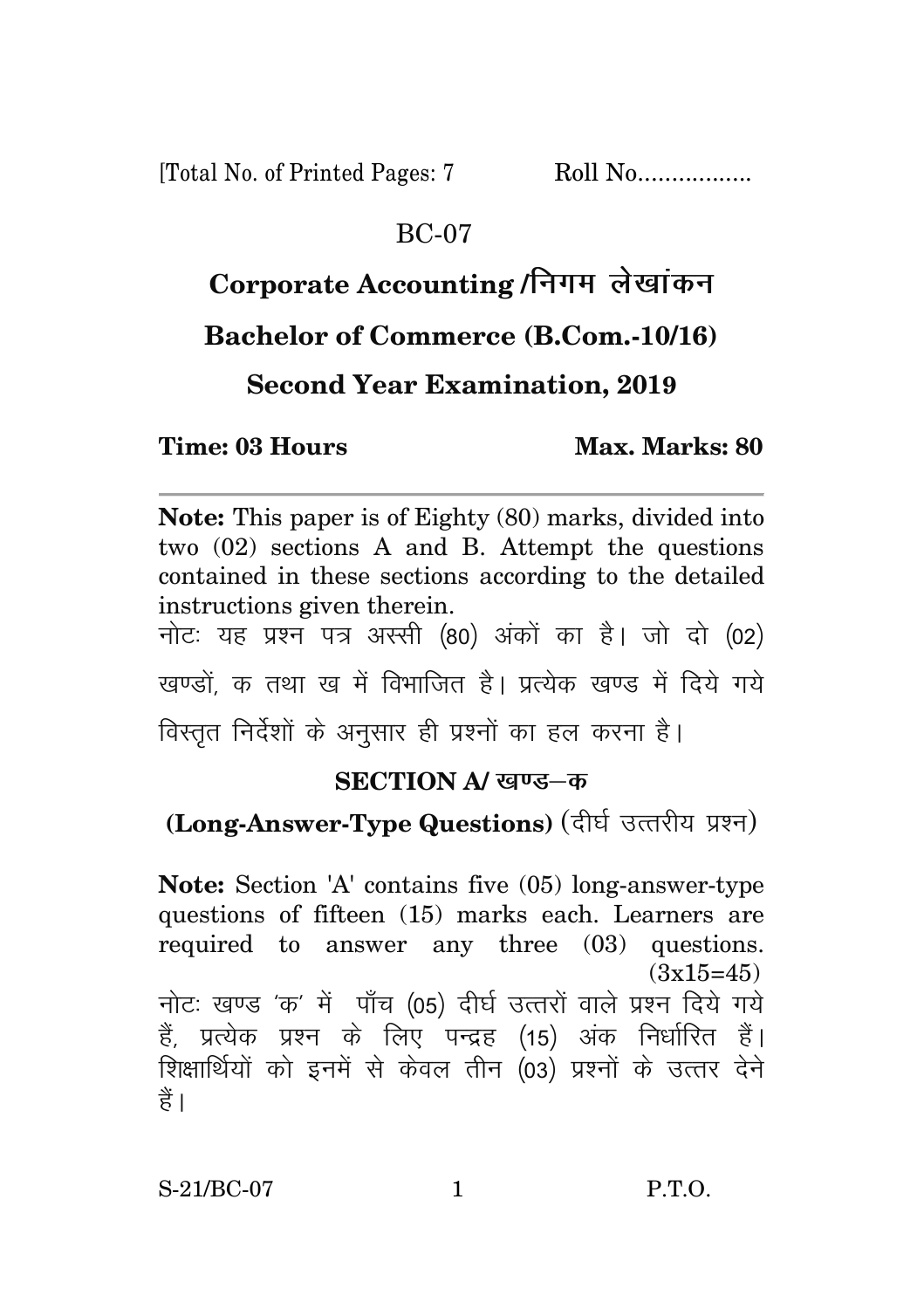- 1. What do you mean by Accounting Concepts? Explain them briefly with examples. लेखांकन अवधारणाओं से आप क्या समझते है? उनका संक्षेप में उदाहरणों सहित वर्णन कीजिए।
- 2. How does a debenture differ from a share? Discuss in brief different methods of redeeming debentures.

ऋणपत्र तथा अंश में क्या अन्तर है? ऋणपत्रों के विमोचन की विभिन्न विधियों का संक्षेप में वर्णन कीजिए।

3. A Limited issued 3000 equity shares of Rs. 10 each at a discount of 10% on these shares payments are to be made as follows: Rs 2 on application; Rs 3 on allotment and Rs 5 on first and final call. Mohan who is a holder of 800 shares, has not paid the first and final call. Hence, his shares have been forfeited and have been reissued at a discount of 5%.

Pass the necessary Journal entries in the books of A LTD.

 $\rm A$  लिमिटेड ने 10रू वाले 3.000 समता अंश 10% कटौती पर निर्गमित किये. इन पर 2रू0 आवेदन पर 3रू आबंटन पर और 5रू प्रथम एंव अंतिम याचना पर देय है। मोहन ने, जिसके पास 800 अंश है. प्रथम एवं अन्तिम याचना का भुगतान नहीं किया है। अतः उसके अंशों का हरण कर दिया गया और इन्हें 5% कटौती पर पुनःर्निगमित किया गया है।

 $A$  लि0 की पुस्तकों में जर्नल के आवश्यक लेखे कीजिए।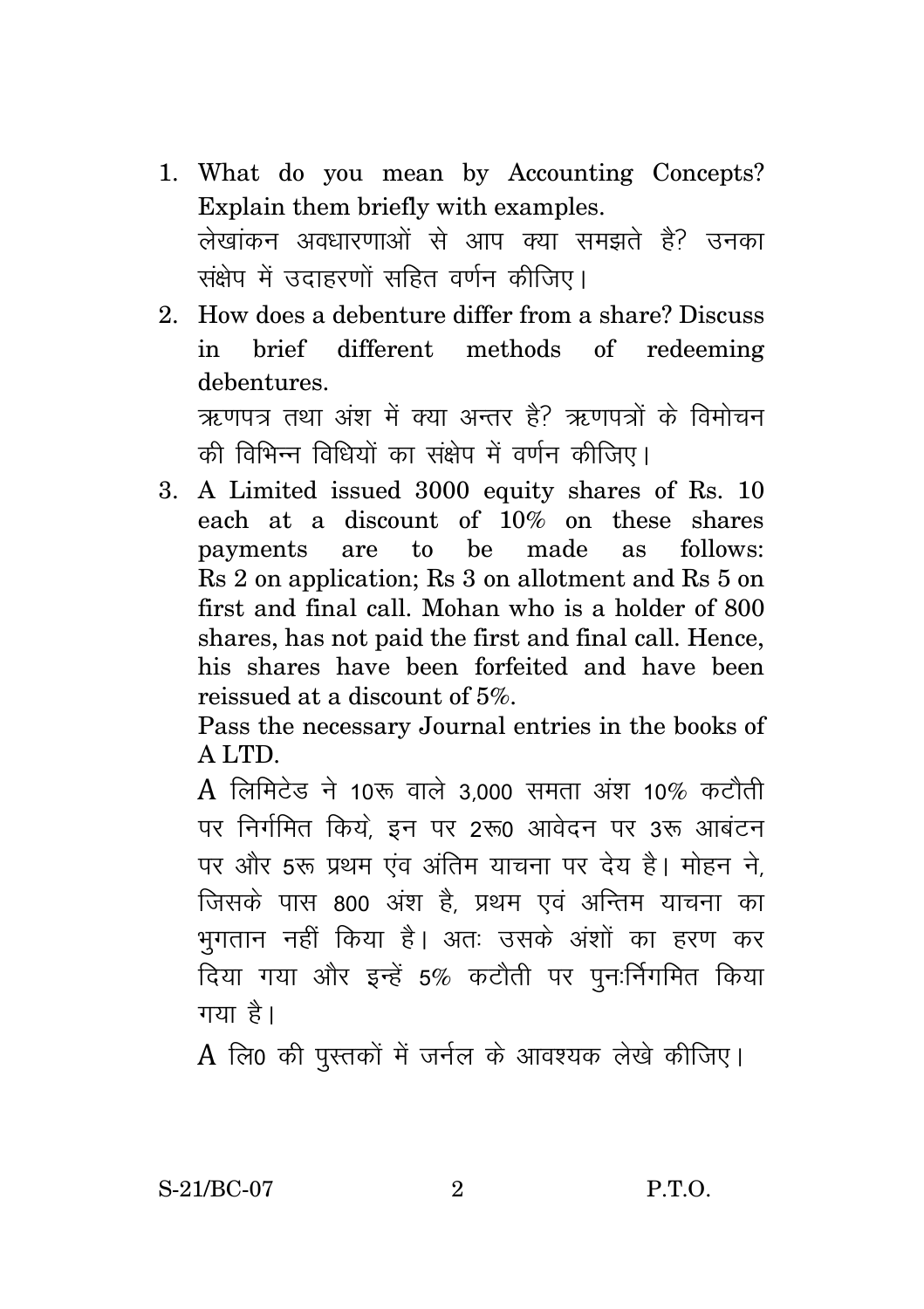4. The X Co LTD and the Y Co LTD whose business are of similar nature, decided to amalgamate and the new Co. called the Z Co LTD. Is formed to take over the respective assets and Liabilities. The following are their Balance Sheets:

| Liabilities                         | X Co.  | Y Co.  | $\operatorname{Assets}$             | X Co.  | Y Co.  |
|-------------------------------------|--------|--------|-------------------------------------|--------|--------|
|                                     | Ltd.   | Ltd.   |                                     | Ltd.   | Ltd.   |
|                                     |        |        |                                     |        |        |
|                                     |        |        | Goodwill                            | 30,000 | 20,000 |
| Share<br>capital:<br>7500           | 75,000 |        | Free hold                           | 10,000 |        |
| shares of<br>Rs. 10<br>each         |        |        | building<br>&<br>plant<br>machinery | 18,300 | 13,450 |
| 4550<br>shares of<br>Rs. 10<br>each |        | 45,500 | stock                               | 16,000 | 11,550 |
| Creditors                           | 3,300  | 2000   | Debtors                             | 7,500  | 6,000  |
| Reserves                            | 4,200  |        |                                     |        |        |
| P.E. A/c                            | 800    | 4,500  | Cash                                | 1,500  | 1,000  |
| Rs.                                 | 83,300 | 52,000 | Rs.                                 | 83,300 | 52,000 |

Balance Sheets (as on 31st December 2018)

Assuming that the assets realize their book values, what amount each company will get? Prepare Balance sheet after amalgamation and pass necessary Journal entries in the books of companies.

S-21/BC-07 3 P.T.O.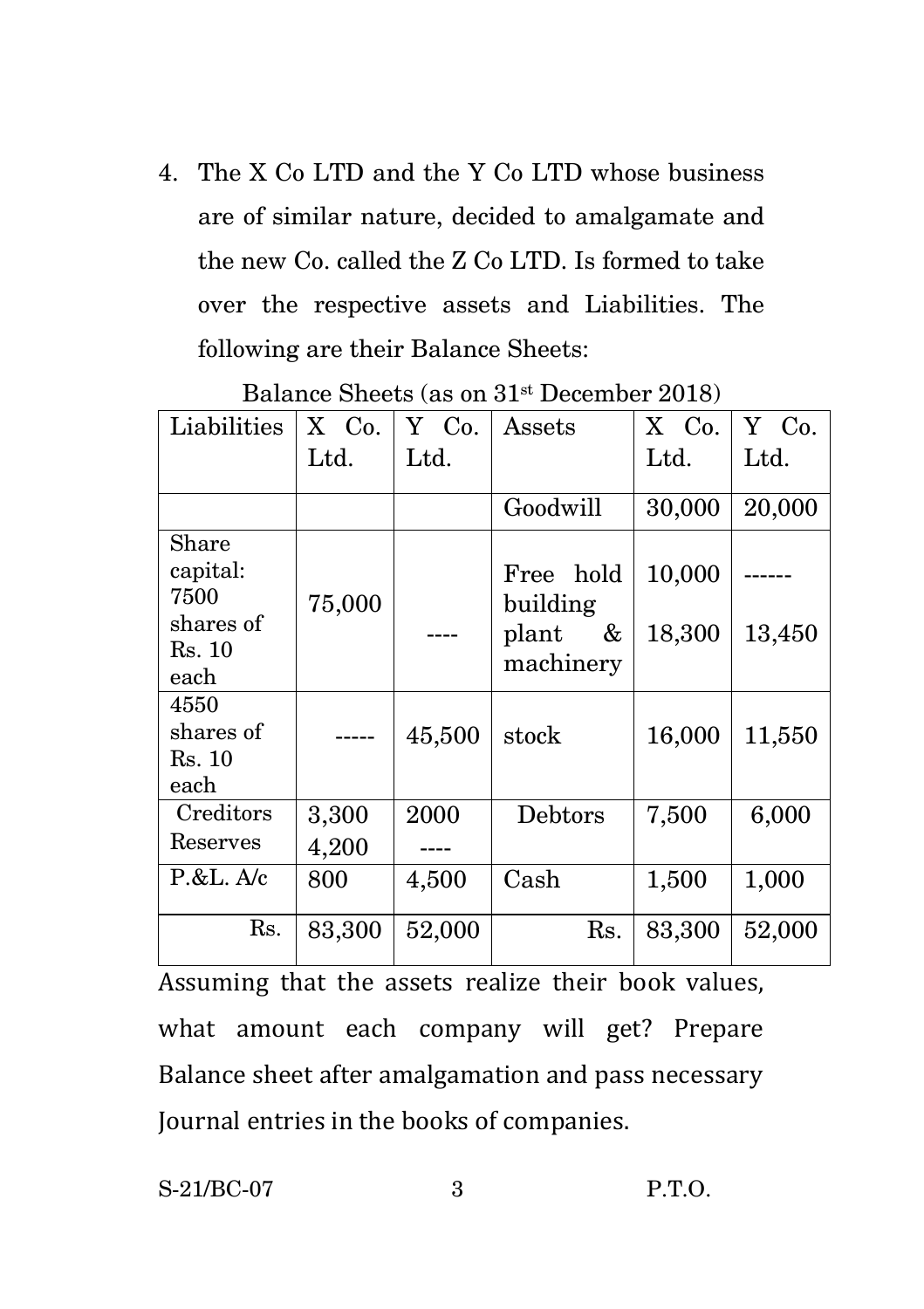$X$  कम्पनी लि0 एवं  $Y$  कम्पनी लि0, जिनका एक सा व्यापार है, ने एक नयी कम्पनी Z लि0 को परानी कम्पनियों की संपत्तियों एवं दायित्वों कों लेने के लिए बनाया। उनके चिटठे निम्न प्रकार है।

| दायित्व                                                        | $\mathbf{X}$ | Y      | सम्पत्तियाँ | X      | Y      |  |  |
|----------------------------------------------------------------|--------------|--------|-------------|--------|--------|--|--|
|                                                                | कम्पनी       | कम्पनी |             | कम्पनी | कम्पनी |  |  |
|                                                                | लि0          | लि0    |             | लि0    | लि0    |  |  |
| अंश पूँजीः                                                     |              |        | ख्याति      | 30000  | 20000  |  |  |
| 10रू वाले                                                      | 75000        |        | फ्रीहोल्ड   | 10000  |        |  |  |
| 7500 अंश                                                       |              |        | भवन         |        |        |  |  |
| 10रू वाले                                                      |              | 45500  | प्लांट और   | 18300  | 13450  |  |  |
| 4550 अंश                                                       |              |        | मशीन        |        |        |  |  |
| लेनदार                                                         | 3300         | 2000   | रहतिया      | 16000  | 11550  |  |  |
| संचिति                                                         | 4200         |        | देनदार      | 7500   | 6000   |  |  |
| लाभ–हानि                                                       | 800          | 4500   | रोकड        | 1500   | 1000   |  |  |
| खाता                                                           |              |        |             |        |        |  |  |
|                                                                | 83300        | 52000  |             | 83300  | 52000  |  |  |
| मानते हुए कि सम्पत्तियाँ पुस्तकीय मृल्य<br>के बराबर हैं,<br>यह |              |        |             |        |        |  |  |

**चिटठा (31 दिसम्बर, 2018 को)** 

दिखाइये कि प्रत्येक कम्पनी को को कितनी राशि मिलेगी ? एकीकरण के बाद का चिटठा बनाइयें तथा कम्पनियों की पुस्तकों में जर्नल के आवश्यक लेखे कीजिए।

5. Give specimen of Liquidators Final statement of Account on the basis of imaginary figures. निस्तारक के खाते के अन्तिम विवरण का नमूना काल्पनिक अंकों के आधार पर दीजिए।

S-21/BC-07 4 P.T.O.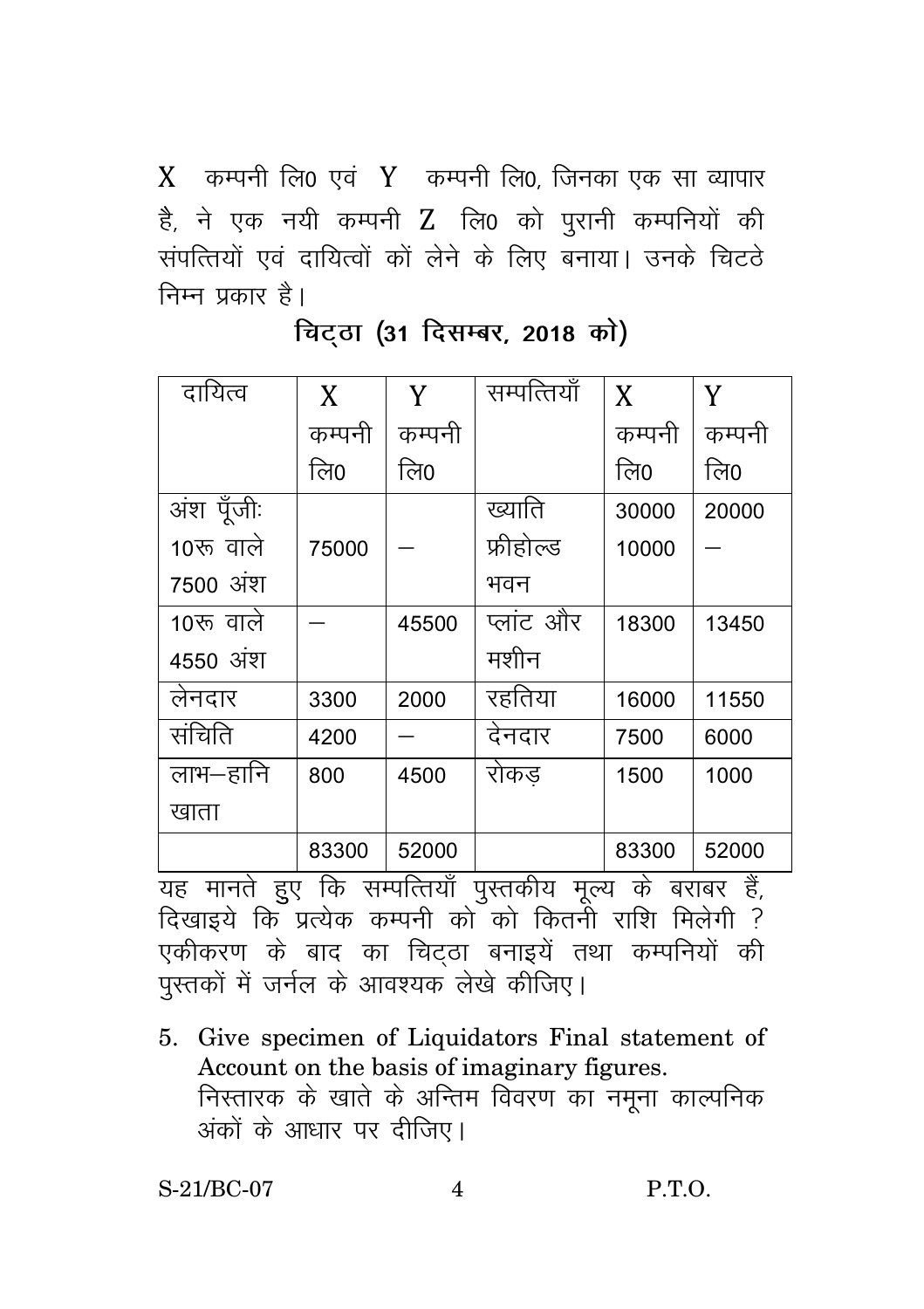# **Section B / खण्ड–ख (Short Answer Type Questions)**  (लघु उत्तरों वाले प्रश्न)

Note: Section 'B' contains eight (08) short-answer type questions of seven (07) marks each. Learners are required to answer any five (05) questions only. 5x7=35

नोटः खण्ड 'ख' में आठ (08) लघु उत्तरों वाले प्रश्न दिए गये हैं, प्रत्येक प्रश्न के लिए सात (07) अंक निर्धारित हैं। शिक्षार्थियों को इनमें से केवल पाँच (05) प्रश्नों के उत्तर देने  $\frac{4}{5}$ 

1. 'Anticipate no profit and provide for all possible losses.' Explain.

'लाभ की प्रत्याशा न करें और समस्त सम्भावित हानियों हेत् प्रावधान करें ' समझाइए।

2. Explain how preference shares are redeemed? पूर्वाधिकार अंशो का शोधन कैसे किया जाता है? व्याख्या कीजिए।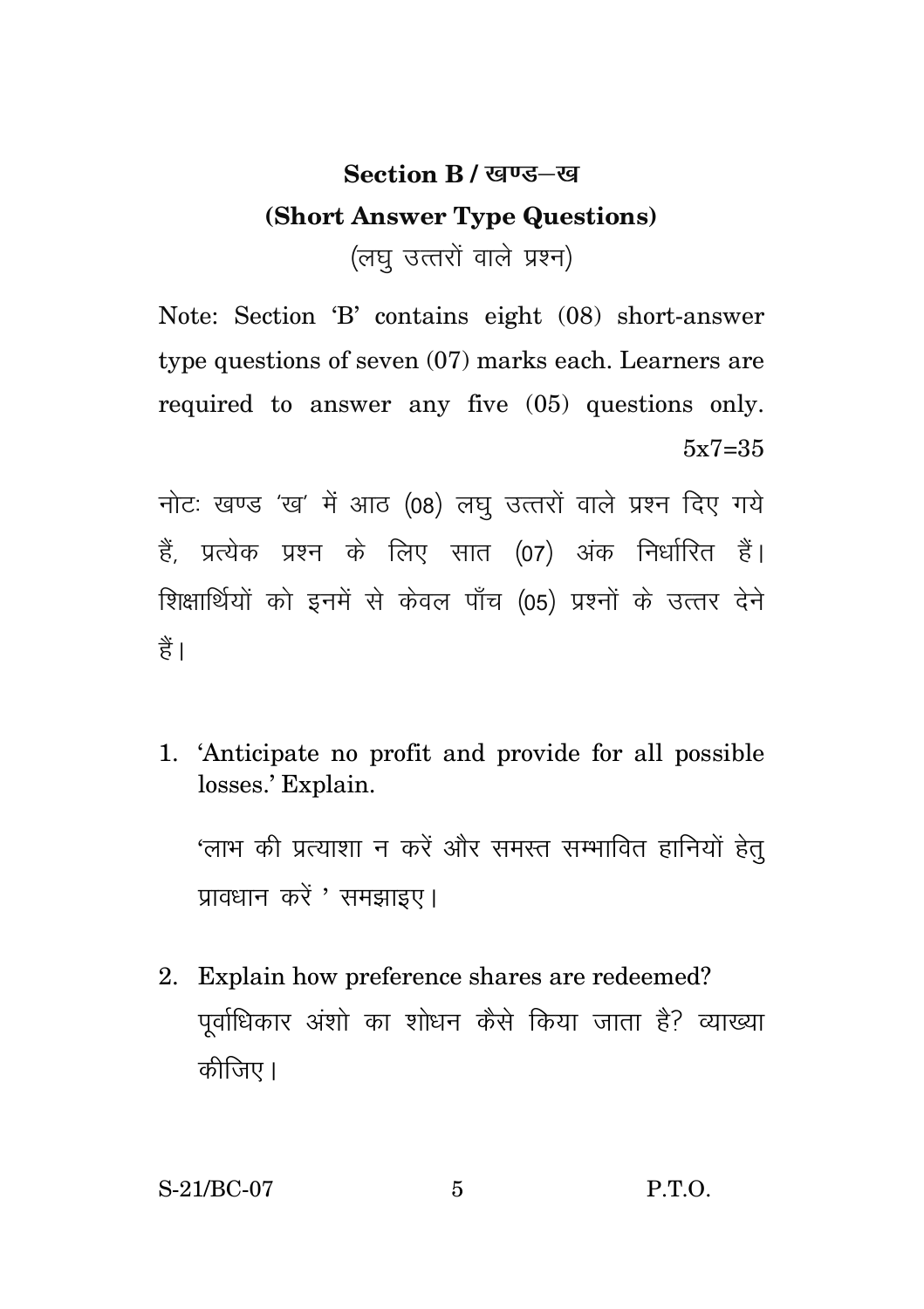- 3. Describe preferential creditors according to the companies Act. कम्पनी अधिनियम के अनुसार पूर्वाधिकार लेनदारों का वर्णन कीजिए।
- 4. What is external reconstruction? What are its main objectives? वह्य पुर्नर्निमाण क्या है? इसके प्रमुख उद्वेश्य क्या है?
- 5. What do you understand by Underwriting? Explain अभिगोपन से आप क्या समझतें है? व्याख्या कीजिए।
- 6. What is Bonus? In which conditions the Bonus shares can be issued? अधिलाभांश क्या है? किन परिस्थितियों में अधिलाभांश अंश निर्गमित किए जा सकते हैं?
- 7. What is the meaning of forfeiture of shares? How are shares forfeited? अंशो के हरण का क्या आशय है? अंशो का हरण किस प्रकार किया जाता है?